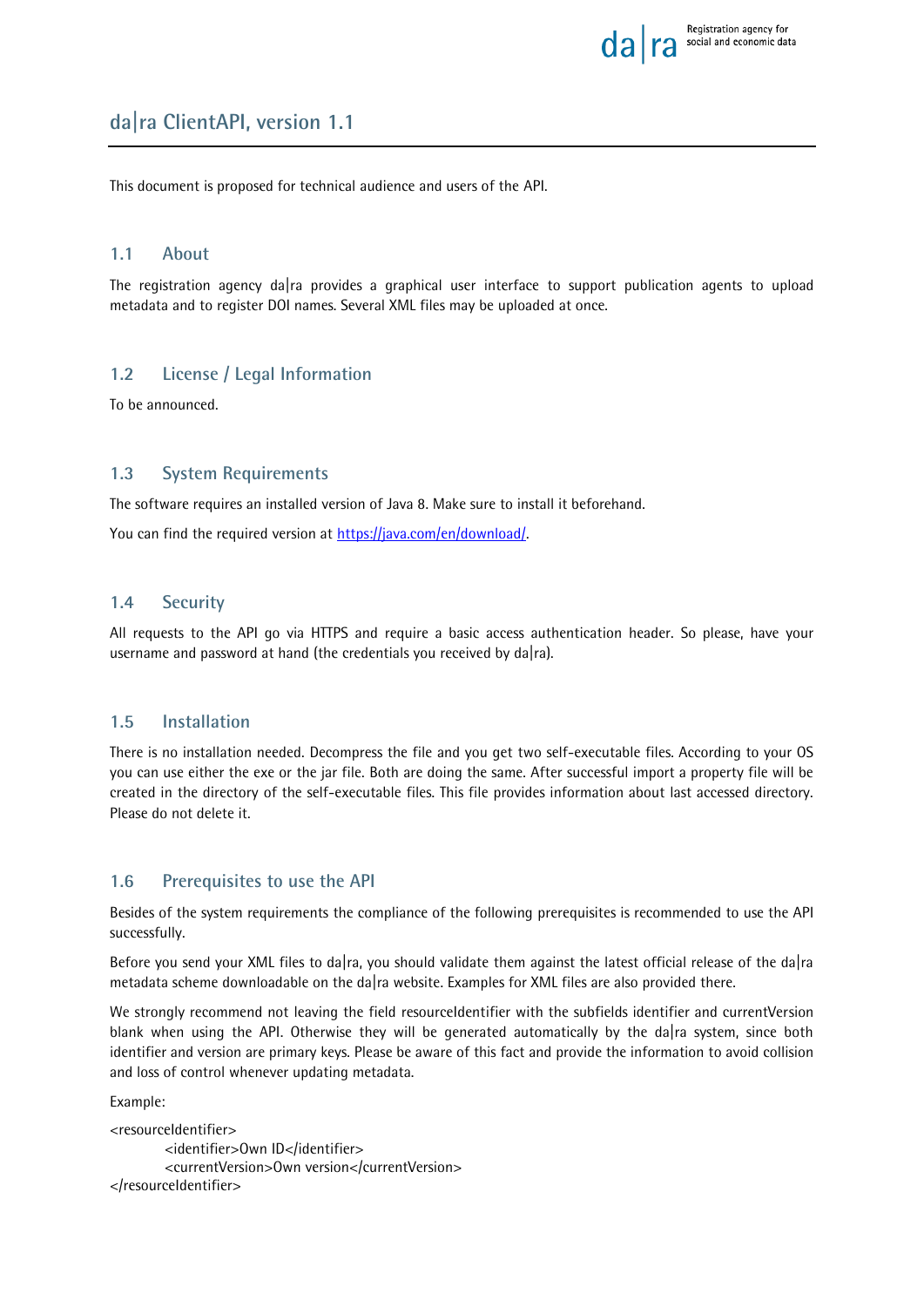Some constraints listed below are associated with each account users get from da|ra:

- For the metadata field doiProposal only DOIs with a prefix assigned to your account are allowed. We recommend that only the following characters are used within a DOI name:
	- 0-9
	- $a-z$
	- $A-Z$
	- $\bullet$  (dash)
	- $\bullet$  . (dot)
	- $\blacksquare$  (underscore)
	- $\bullet$  + (plus)
	- $\bullet$  : (colon)
	- $\bullet$  / (slash)
- With regards to the metadata field dataURL for the landing page of your resource it should be noted that only URLs are allowed which refer to specific domains assigned to your account (e. g. based on the specifications in the Service Level Agreement). If any changes are necessary, please inform the da|ra technical support team at [support@da-ra.de.](mailto:support@da-ra.de)

### **1.7 API functionality**

After starting the program you are only 4 steps away to register DOIs or update your metadata.

| da ra XML import                                                                                                                                                               | ×                                         |  |  |
|--------------------------------------------------------------------------------------------------------------------------------------------------------------------------------|-------------------------------------------|--|--|
| Registration agency for<br>da ra social and economic data                                                                                                                      |                                           |  |  |
| Open dialogue to browse for directory                                                                                                                                          |                                           |  |  |
| Url of API-Endpoint                                                                                                                                                            | https://www.da-ra.de/dara/study/importXML |  |  |
| User name                                                                                                                                                                      |                                           |  |  |
| Password                                                                                                                                                                       |                                           |  |  |
|                                                                                                                                                                                | Register immediately?                     |  |  |
| A log file will be created in the chosen<br>directory. Make sure to copy it to another<br>place after the process is finished to avoid<br>overwriting it with the next upload. | Send to da ra                             |  |  |
| powered and copyright by                                                                                                                                                       |                                           |  |  |
|                                                                                                                                                                                | www.da-ra.de                              |  |  |

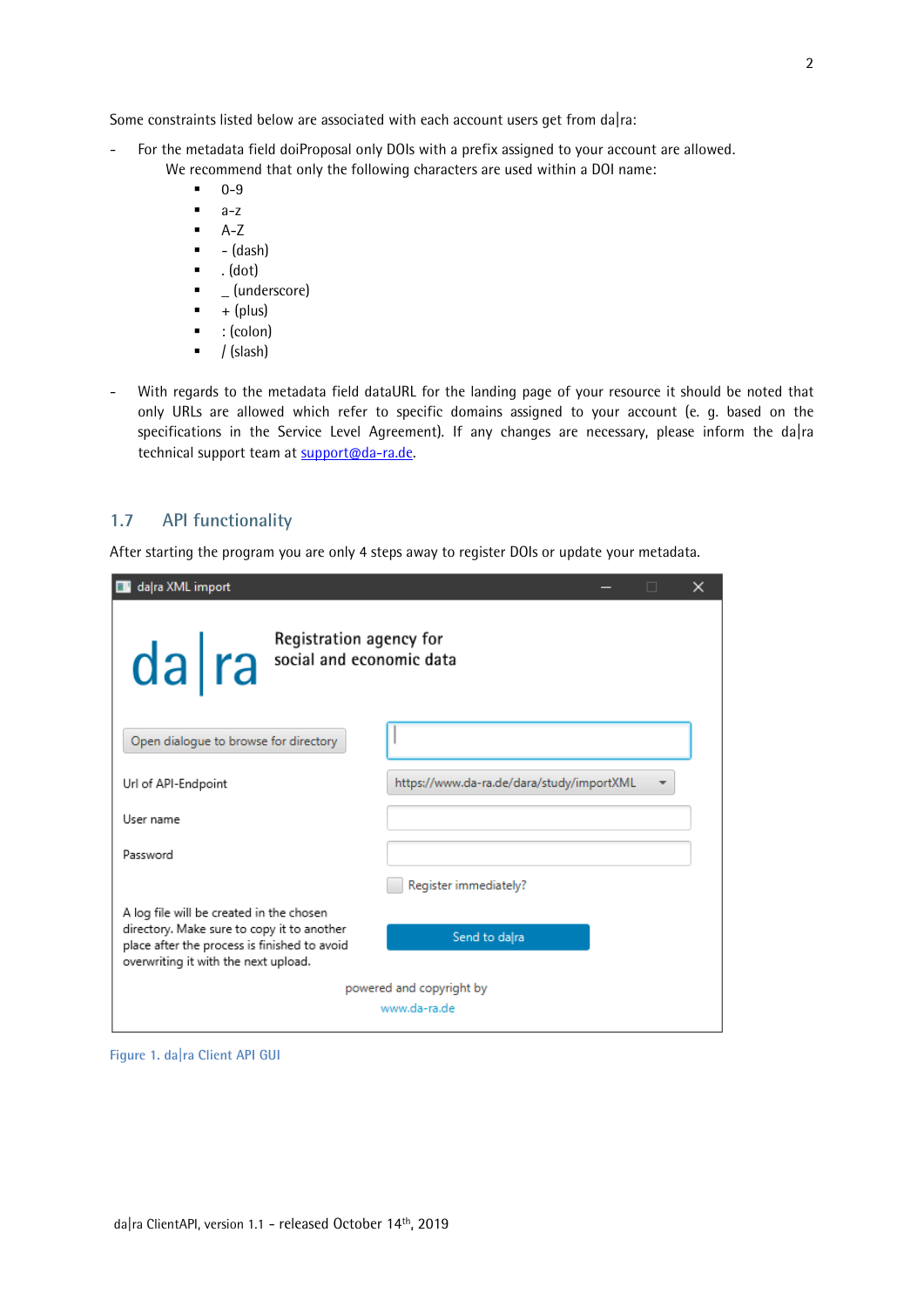#### **1.7.1 Step One: Select the destination folder of your XML files.**

| daļra XML import                                                                       |          |                                            |                          |                     |                           |               |        |              |
|----------------------------------------------------------------------------------------|----------|--------------------------------------------|--------------------------|---------------------|---------------------------|---------------|--------|--------------|
| Registration agency for<br>social and economic data                                    |          |                                            |                          |                     |                           |               |        |              |
| da ra                                                                                  |          | Select directory of files to send to da ra |                          |                     |                           |               |        | $\mathbf{x}$ |
|                                                                                        |          | $\bigodot$<br><b>K</b> Cocuments           | ١                        |                     | $\mathbf{v}$ $\mathbf{t}$ | Search        |        | ۹            |
| Open dialogue to browse for directory                                                  |          | Organize<br>v New folder                   |                          |                     |                           |               | 胆      | $\mathbf Q$  |
| Url of API-Endpoint                                                                    | https:// |                                            | ۸                        | Name                |                           |               |        |              |
| User name                                                                              |          | <b>A</b> Libraries                         |                          | <b>BACK</b><br>dara |                           |               |        |              |
| Password                                                                               |          | <b>Documents</b>                           | н                        |                     |                           |               |        |              |
|                                                                                        | Regis    |                                            |                          |                     |                           |               |        |              |
| A log file will be created in the chosen<br>directory. Make sure to copy it to another |          |                                            |                          |                     |                           |               |        |              |
| place after the process is finished to avoid<br>overwriting it with the next upload.   |          |                                            | $\overline{\phantom{a}}$ | Ш<br>$\overline{4}$ |                           |               |        |              |
|                                                                                        |          | Folder: dara                               |                          |                     |                           |               |        |              |
|                                                                                        |          |                                            |                          |                     |                           | Select Folder | Cancel |              |
|                                                                                        |          |                                            |                          |                     |                           |               |        |              |



There is a limitation of a maximum of 100 files per upload. Make sure to only select a directory with less or equal to 100 files. Otherwise you will be prompted to adjust the amount of files in the directory and there will be no progress in terms of uploading. The folder should not contain XML files that you want to exclude. An important prerequisite is to provide a valid document.

### **1.7.2 Step Two: Check the URI of the API-Endpoint**



#### **Figure 3. API-Endpoint URI**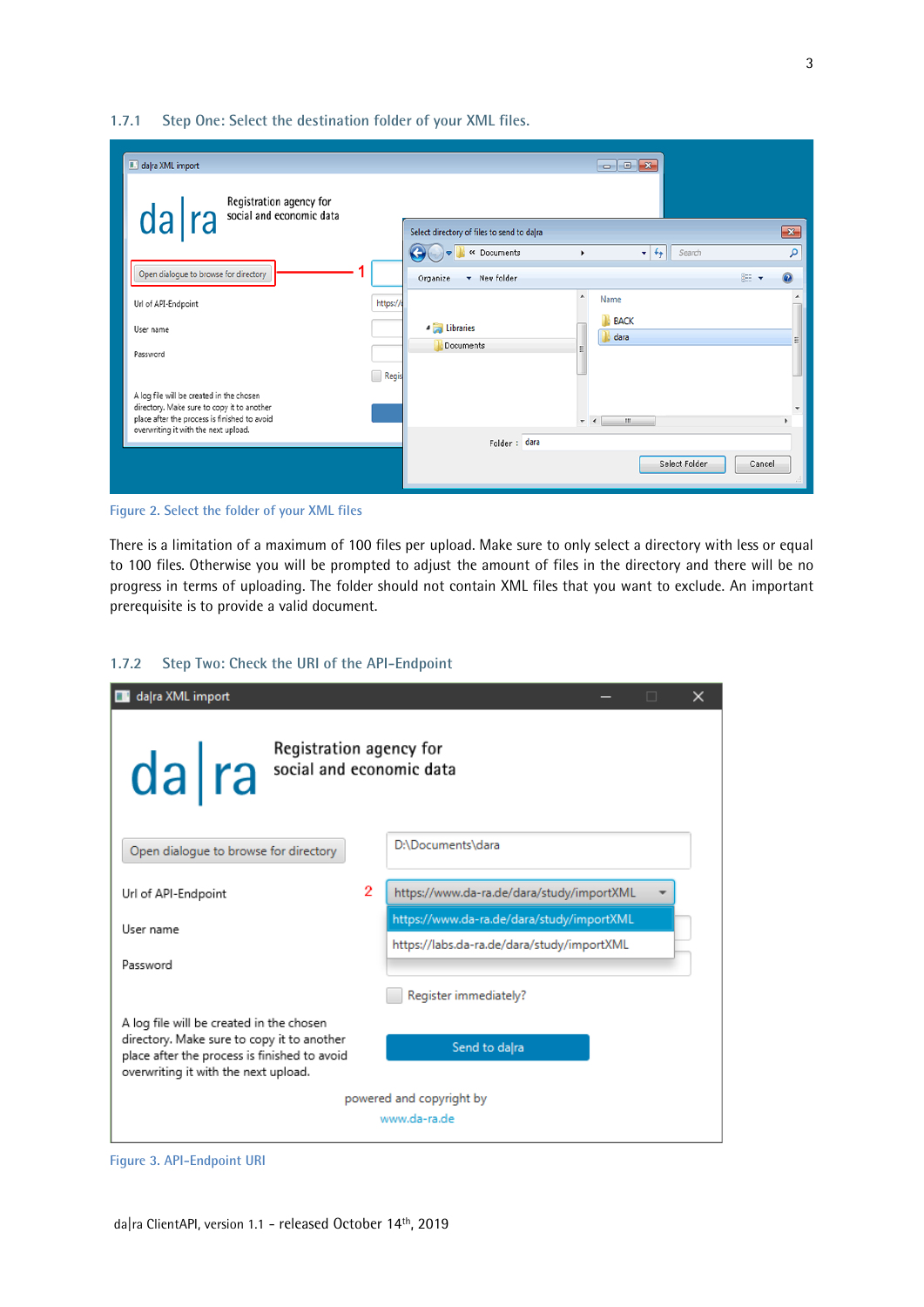There are two options in the API Endpoint URL drop-down list: The first option is for real-time upload to the da|ra production server and the second is for uploading to our labs server for testing purposes only.

We strongly recommend that you start by testing and selecting the second URL in the list that uses the API endpoint for the labs environment [\(https://labs.da-ra.de/dara/study/importXML\)](https://labs.da-ra.de/dara/study/importXML) so you can test the upload once and familiarize yourself with the result log.

Only if you really want to upload your files to the da|ra production server, choose the first URL in the list already selected as default [\(https://www.da-ra.de/dara/study/importXML\)](https://www.da-ra.de/dara/study/importXML).

| da ra XML import                                                                                                                                                               | ×<br>□                                    |  |  |
|--------------------------------------------------------------------------------------------------------------------------------------------------------------------------------|-------------------------------------------|--|--|
| Registration agency for<br>Capital and economic data                                                                                                                           |                                           |  |  |
| Open dialogue to browse for directory                                                                                                                                          | D:\Documents\dara                         |  |  |
| Url of API-Endpoint                                                                                                                                                            | https://www.da-ra.de/dara/study/importXML |  |  |
| User name<br>з                                                                                                                                                                 | your user name                            |  |  |
| Password                                                                                                                                                                       |                                           |  |  |
|                                                                                                                                                                                | Register immediately?                     |  |  |
| A log file will be created in the chosen<br>directory. Make sure to copy it to another<br>place after the process is finished to avoid<br>overwriting it with the next upload. | Send to dalra                             |  |  |
| powered and copyright by                                                                                                                                                       |                                           |  |  |
|                                                                                                                                                                                | www.da-ra.de                              |  |  |

### **1.7.3 Step Three: Account credentials**

#### **Figure 4. Account credentials**

Please enter your credentials (username and password), you have received by da|ra (see figure 4). If the username and/or password are not available, please contact the da|ra team at  $\frac{\text{support} \textcircled a\text{-} \text{rad}}{\text{e}}$ .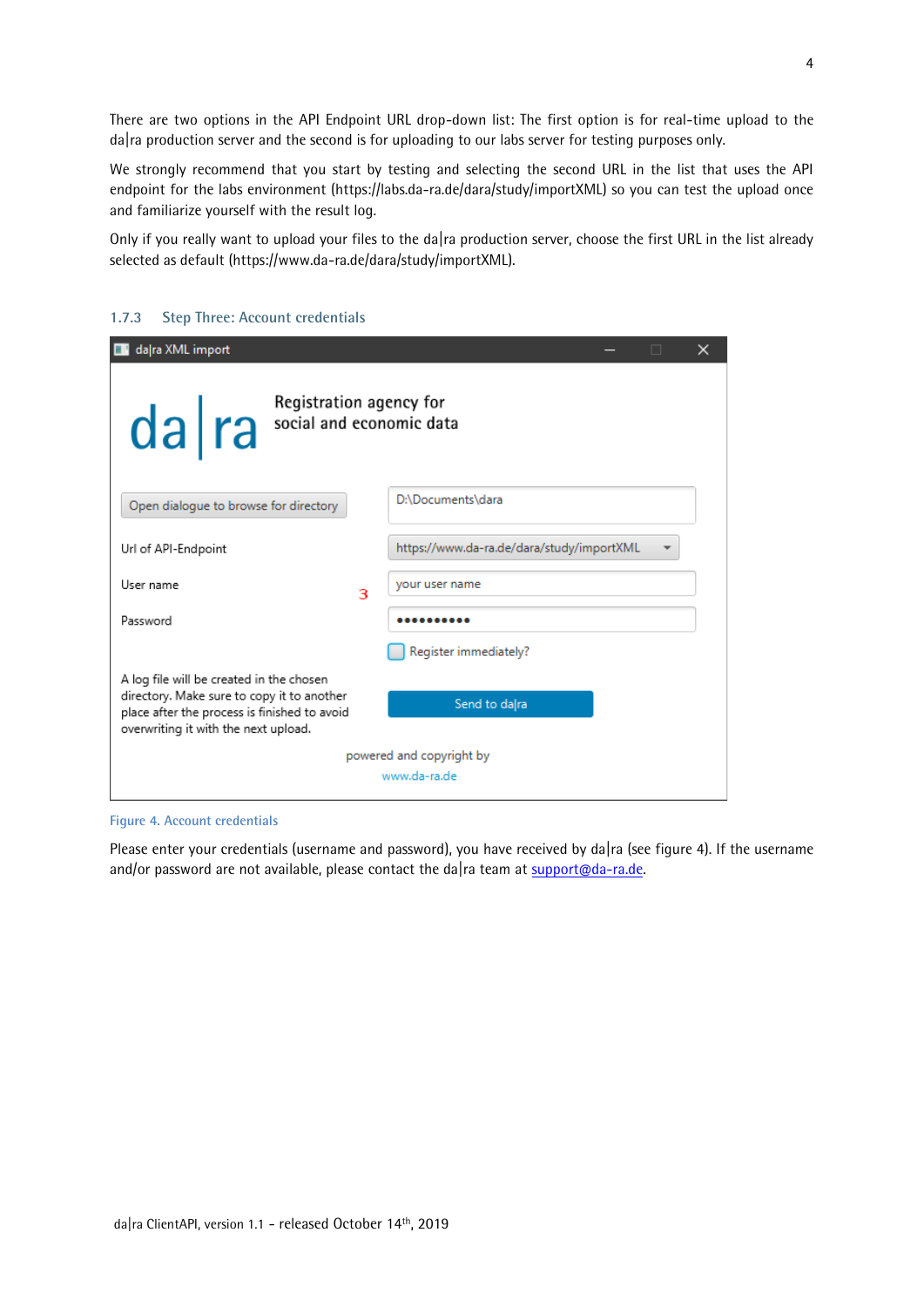### **1.7.4 Step Four: Send to da|ra**

| da ra XML import                                                                                                                                                               | ×<br>П                                    |  |  |
|--------------------------------------------------------------------------------------------------------------------------------------------------------------------------------|-------------------------------------------|--|--|
| Registration agency for<br>da ra social and economic data                                                                                                                      |                                           |  |  |
| Open dialogue to browse for directory                                                                                                                                          | D:\Documents\dara                         |  |  |
| Url of API-Endpoint                                                                                                                                                            | https://www.da-ra.de/dara/study/importXML |  |  |
| User name                                                                                                                                                                      | your user name                            |  |  |
| Password                                                                                                                                                                       |                                           |  |  |
| 4                                                                                                                                                                              | Register immediately?                     |  |  |
| A log file will be created in the chosen<br>directory. Make sure to copy it to another<br>place after the process is finished to avoid<br>overwriting it with the next upload. | Send to dalra                             |  |  |
| powered and copyright by                                                                                                                                                       |                                           |  |  |
|                                                                                                                                                                                | www.da-ra.de                              |  |  |

**Figure 5. Choose the right option before uploading XML**

Please note that, when sending to our production server, by selecting the checkbox "Register immediately?" each item will receive a DOI immediately which cannot be changed or deleted anymore. Please also keep in mind that each DOI will be minted with the first dataURL entry you provide.

### **1.7.5 The upload and registration process**

If your credentials are incorrect you get a warning dialog and the process will be stopped and discontinued. None of the metadata will be uploaded and no DOI will be registered.

| <b>Warning Dialog</b>                                                                         |  |
|-----------------------------------------------------------------------------------------------|--|
| Wrong credentials                                                                             |  |
| Make sure to type in your valid credentials you use to log in to<br>your account at da-ra.de! |  |
|                                                                                               |  |

**Figure 6. Warning Dialog**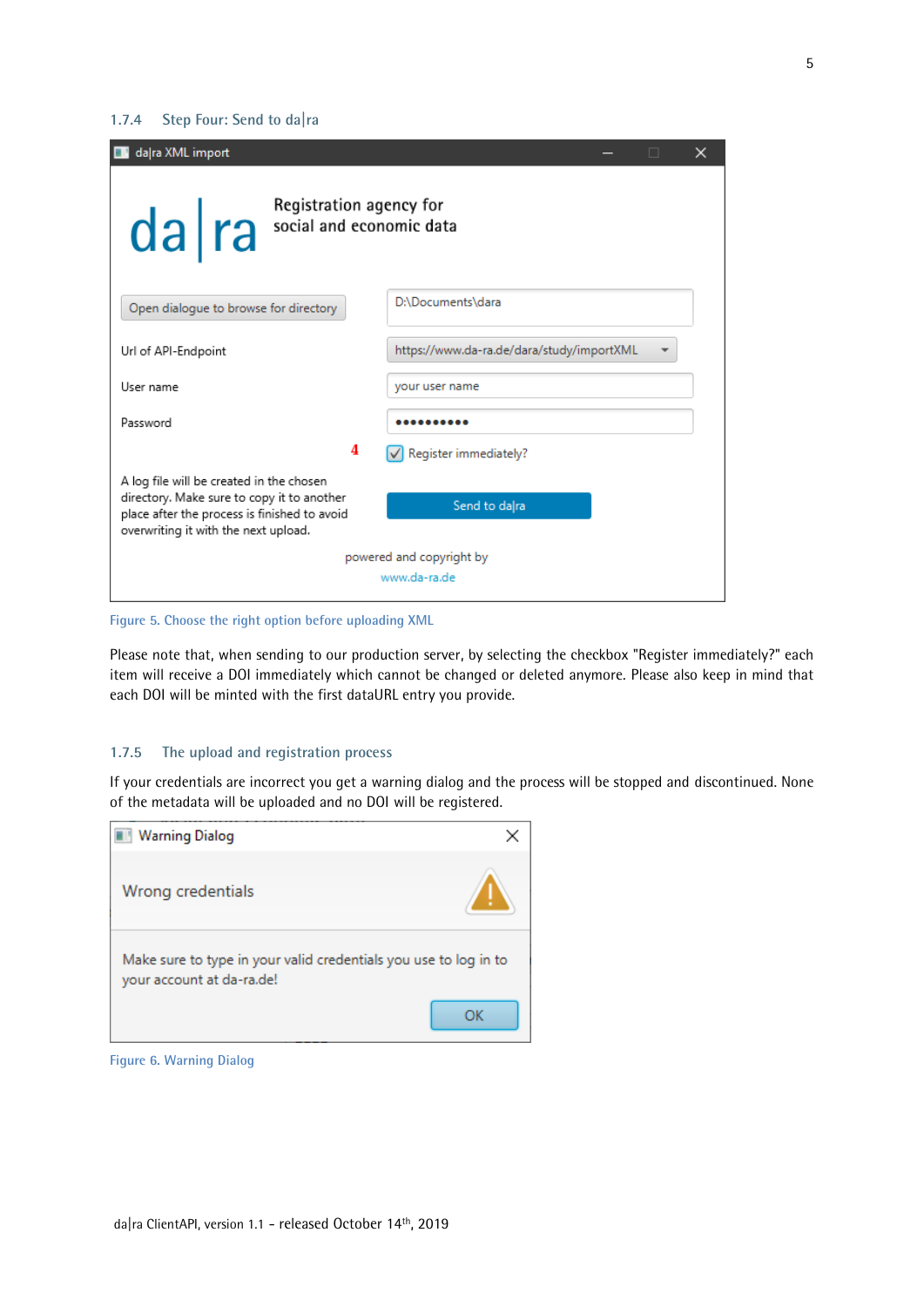If the account credentials are valid the upload process continues. Dialog boxes will pop up and inform you about the status of the process.



**Figure 7. Upload started**

### Wait for the "Upload finished" message:

| <b>Upload finished</b>                                                                                                                           |  |
|--------------------------------------------------------------------------------------------------------------------------------------------------|--|
| Your files got processed and valid ones were uploaded to your<br>resources. Check the log file for potential errors, which might've<br>occurred. |  |

#### **Figure 8. Upload finished**

Whenever the upload is finished, the process of upload and register is logged. The log file is saved in the destination folder of your XML files you have selected in step one. If you use this folder again, please make sure the log file is renamed or moved; otherwise the file will be overwritten.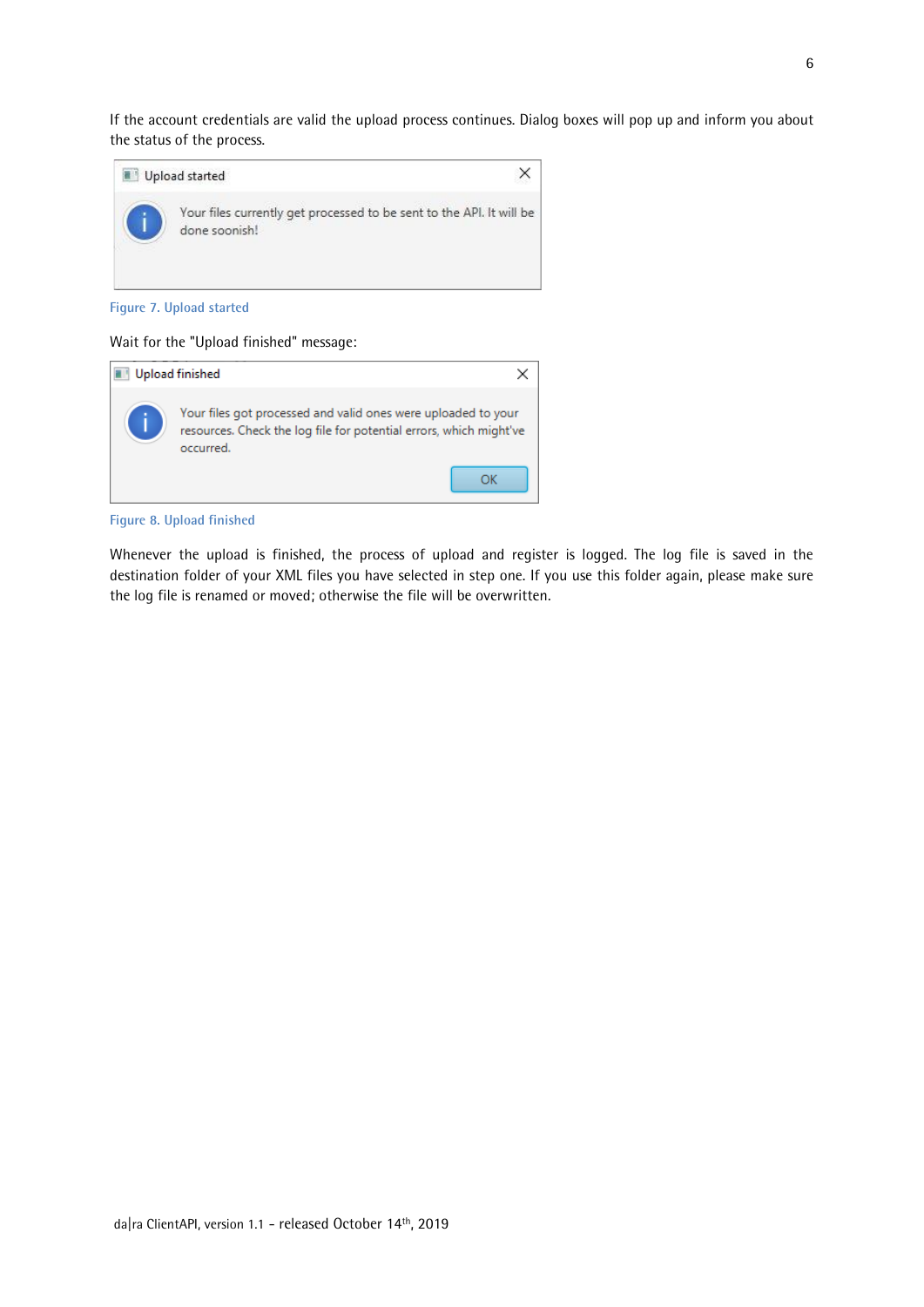#### **1.7.6 The log file**

To each XML file there is an entry in the log file. The structure of the important part of information looks like this, depending on different use cases:

```
File name: [filename1].xml
Status: HTTP/1.1 201 Created
Response body: {
   "daraMessage": "Resource created and doi registered.",
   "doi": [your DOI Name],
   "studyIdentifier": [identifier name],
   "version": [Version]
}
...
           ----------------------------------------
File name: [filename2].xml
Status: HTTP/1.1 201 Created
Response body: {
   "daraMessage": " Resource created. Registration failed!",
   "doi": [your DOI Name],
   "studyIdentifier": [identifier name],
   "version": [Version]
}
...
----------------------------------------
File name: [filename3].xml
Status: HTTP/1.1 200 OK
Response body: {
   "daraMessage": "Resource updated.",
  "doi": [your DOI Name],
   "studyIdentifier": [identifier name],
   "version": [Version]
}
...
----------------------------------------
File name: [filename4].xml
Status: HTTP/1.1 400 Bad Request
Response body: {
   "errors": {
     "status": 400,
     "detail": [the reason for the error]
   }
}
...
----------------------------------------
```
For other possible responses depending on different use cases like update with or without immediately DOI registration see Table1 "response status".

You get a quick overview of the successful upload at the end of the log file e.g.

```
40 file(s) were processed
35 file(s) successfully uploaded/updated through the API
5 file(s) failed to be uploaded through the API
```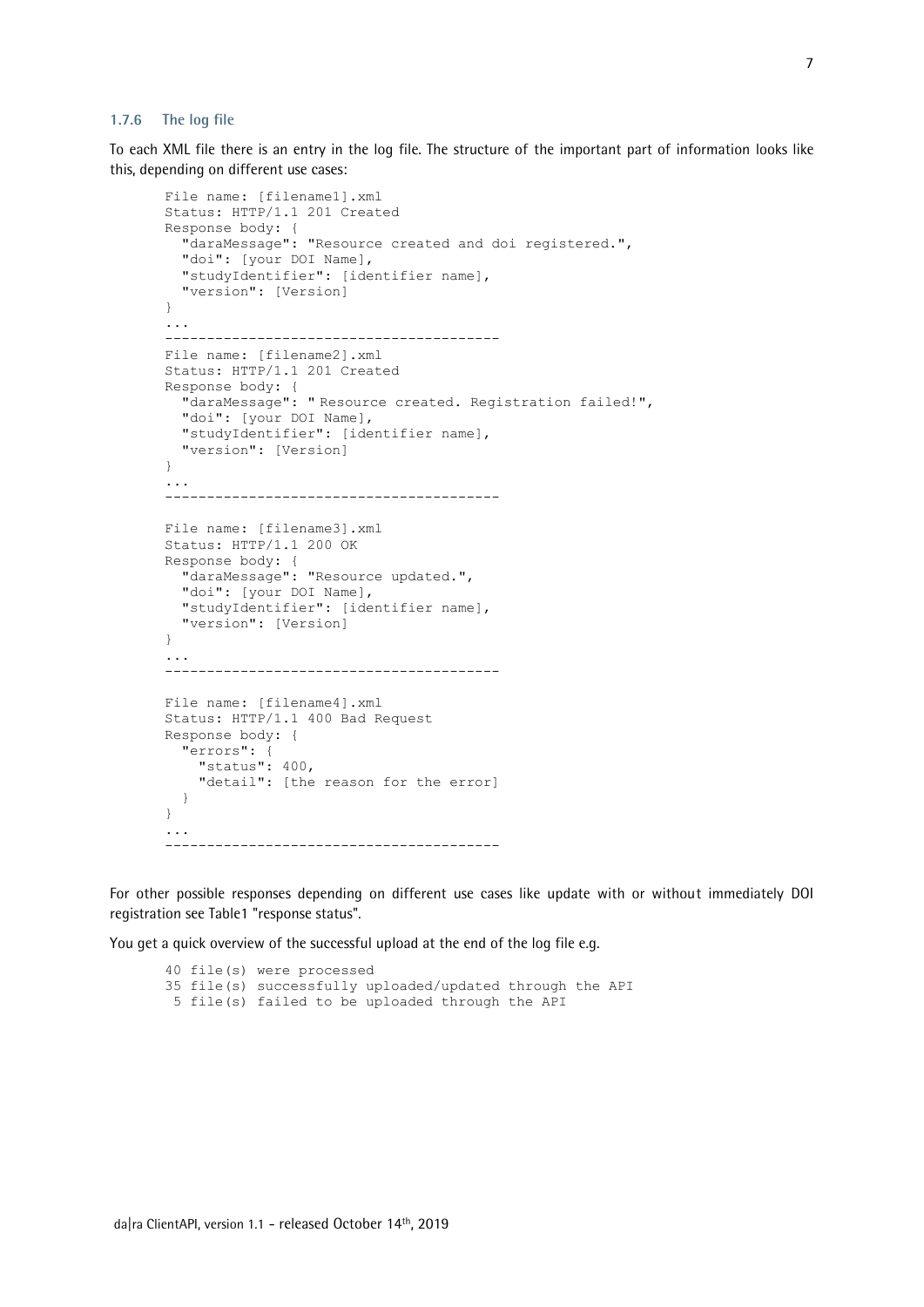| Table 1:            | response status                                                                                                                                                                                            |                                                                                                                                                                                                                                                    |
|---------------------|------------------------------------------------------------------------------------------------------------------------------------------------------------------------------------------------------------|----------------------------------------------------------------------------------------------------------------------------------------------------------------------------------------------------------------------------------------------------|
| status              | response body                                                                                                                                                                                              | use case                                                                                                                                                                                                                                           |
| 201 Created         | ₹                                                                                                                                                                                                          | metadata upload                                                                                                                                                                                                                                    |
|                     | "daraMessage": "Resource created and doi registered.",<br>"doi": [your DOI Name],<br>"studyldentifier": [identifier name],<br>"version": [Version]<br>}                                                    | new resources without a DOI and selected<br>checkbox "Register immediately?"                                                                                                                                                                       |
| 201 Created         | ₹<br>"daraMessage": " Resource created. Registration<br>failed!",<br>"doi": [your DOI Name],<br>"dataCiteMessage": "DataCite Error",<br>"studyldentifier": [identifier name],<br>"version": [Version]<br>} | metadata upload<br>(successful on da ra but failed on DataCite)<br>new resources without a DOI and selected<br>checkbox "Register immediately?"                                                                                                    |
| 201 OK              | $\{$                                                                                                                                                                                                       | metadata upload                                                                                                                                                                                                                                    |
|                     | "daraMessage": "Resource created.",<br>"studyldentifier": [identifier name],<br>"version": [Version]<br>}                                                                                                  | new resources without a DOI and with<br>checkbox "Register immediately?" not<br>selected                                                                                                                                                           |
| 200 OK              | $\{$                                                                                                                                                                                                       | metadata update                                                                                                                                                                                                                                    |
|                     | "daraMessage": "Resource updated.",<br>"studyldentifier": [identifier name],<br>"version": [Version]<br>ł                                                                                                  | resources which already have a DOI<br>resources without a DOI and with checkbox<br>"Register immediately?" not selected                                                                                                                            |
| 200 OK              | ₹<br>"daraMessage": "Resource's metadata updated.<br>Registration/remint failed!",<br>"dataCiteMessage": "DataCite Error",<br>"studyldentifier": [identifier name],<br>"version": [Version]<br>}           | metadata update with registration respectively<br>re-minting<br>(successful on da ra but failed on DataCite)<br>remint of resources which already have a<br><b>DOI</b><br>resources without a DOI and selected<br>checkbox "Register immediately?" |
| 400 Bad<br>Request  | "errors": {                                                                                                                                                                                                | all use cases                                                                                                                                                                                                                                      |
|                     | "status": 400,<br>"detail": [the reason for the error]<br>}                                                                                                                                                |                                                                                                                                                                                                                                                    |
| 401<br>Unauthorized | no or wrong login                                                                                                                                                                                          | all use cases                                                                                                                                                                                                                                      |
| 500 Internal        | server internal error (try later and if problem persists                                                                                                                                                   | all use cases                                                                                                                                                                                                                                      |

please contact the da|ra team)

Server Error